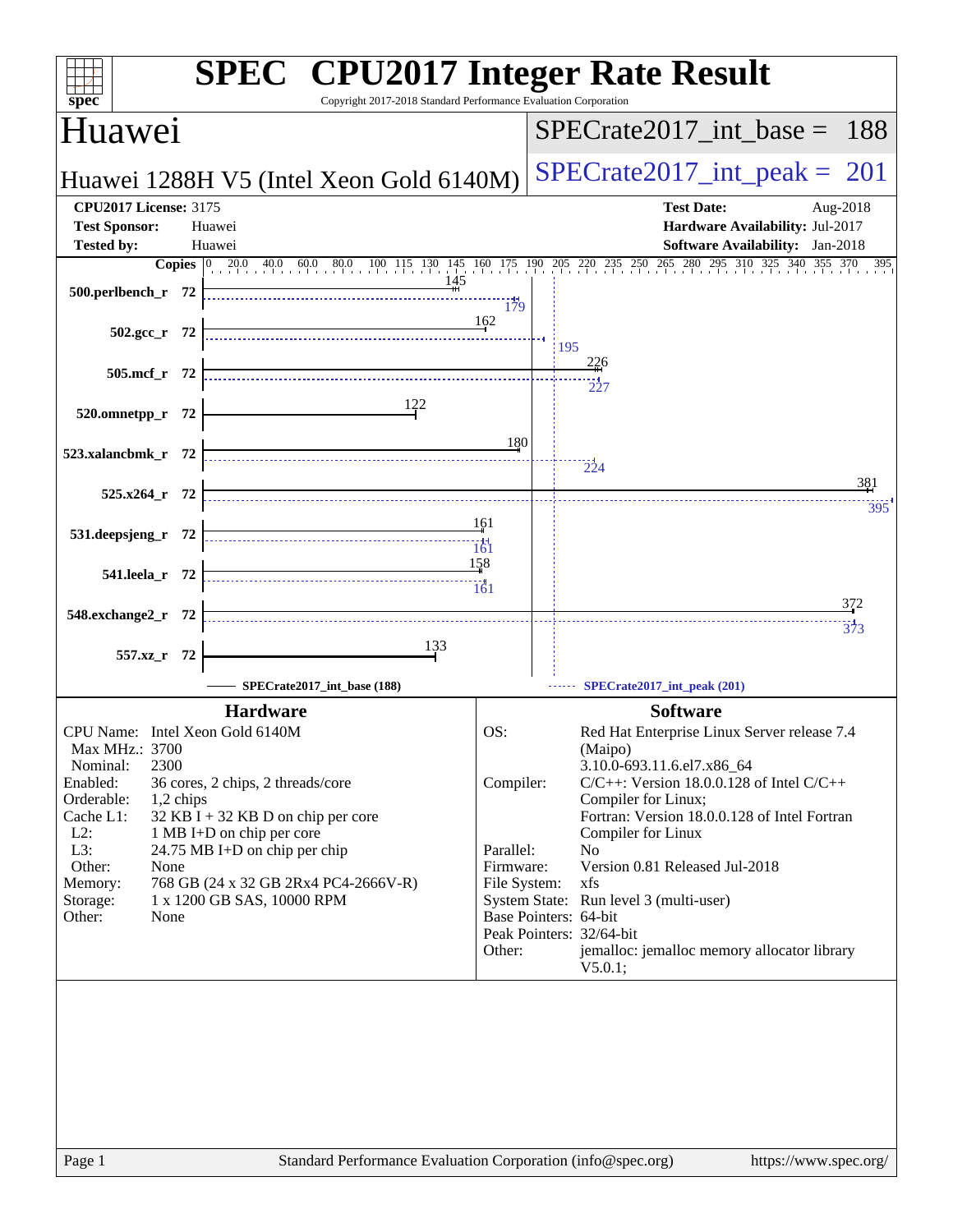

Copyright 2017-2018 Standard Performance Evaluation Corporation

#### Huawei

#### [SPECrate2017\\_int\\_base =](http://www.spec.org/auto/cpu2017/Docs/result-fields.html#SPECrate2017intbase) 188

Huawei 1288H V5 (Intel Xeon Gold  $6140M$ ) [SPECrate2017\\_int\\_peak =](http://www.spec.org/auto/cpu2017/Docs/result-fields.html#SPECrate2017intpeak) 201

**[CPU2017 License:](http://www.spec.org/auto/cpu2017/Docs/result-fields.html#CPU2017License)** 3175 **[Test Date:](http://www.spec.org/auto/cpu2017/Docs/result-fields.html#TestDate)** Aug-2018 **[Test Sponsor:](http://www.spec.org/auto/cpu2017/Docs/result-fields.html#TestSponsor)** Huawei **[Hardware Availability:](http://www.spec.org/auto/cpu2017/Docs/result-fields.html#HardwareAvailability)** Jul-2017 **[Tested by:](http://www.spec.org/auto/cpu2017/Docs/result-fields.html#Testedby)** Huawei **[Software Availability:](http://www.spec.org/auto/cpu2017/Docs/result-fields.html#SoftwareAvailability)** Jan-2018

#### **[Results Table](http://www.spec.org/auto/cpu2017/Docs/result-fields.html#ResultsTable)**

|                           | <b>Base</b>   |                |       |                |       | <b>Peak</b>    |       |               |                |              |                |              |                |              |
|---------------------------|---------------|----------------|-------|----------------|-------|----------------|-------|---------------|----------------|--------------|----------------|--------------|----------------|--------------|
| <b>Benchmark</b>          | <b>Copies</b> | <b>Seconds</b> | Ratio | <b>Seconds</b> | Ratio | <b>Seconds</b> | Ratio | <b>Copies</b> | <b>Seconds</b> | <b>Ratio</b> | <b>Seconds</b> | <b>Ratio</b> | <b>Seconds</b> | <b>Ratio</b> |
| 500.perlbench_r           | 72            | 801            | 143   | 784            | 146   | 793            | 145   | 72            | 635            | 181          | 644            | 178          | 642            | <u>179</u>   |
| $502.\text{gcc}$ _r       | 72            | 629            | 162   | 631            | 161   | 631            | 162   | 72            | 523            | 195          | 522            | 195          | 523            | <u>195</u>   |
| $505$ .mcf r              | 72            | 510            | 228   | 515            | 226   | 518            | 224   | 72            | 514            | 226          | 513            | 227          | 513            | 227          |
| 520.omnetpp_r             | 72            | 777            | 122   | 778            | 121   | 774            | 122   | 72            | 777            | 122          | 778            | 121          | 774            | 122          |
| 523.xalancbmk r           | 72            | 422            | 180   | 421            | 180   | 419            | 181   | 72            | 339            | 224          | 340            | 224          | 339            | 224          |
| 525.x264 r                | 72            | 331            | 381   | 332            | 380   | 329            | 383   | 72            | 319            | 395          | 319            | 395          | 320            | 394          |
| 531.deepsjeng_r           | 72            | 517            | 160   | 514            | 161   | 514            | 161   | 72            | 506            | 163          | 515            | 160          | 514            | <b>161</b>   |
| 541.leela r               | 72            | 753            | 158   | 746            | 160   | 754            | 158   | 72            | 737            | 162          | 741            | <b>161</b>   | 742            | 161          |
| 548.exchange2_r           | 72            | 507            | 372   | 507            | 372   | 506            | 373   | 72            | 506            | 372          | 505            | 373          | 506            | 373          |
| 557.xz                    | 72            | 584            | 133   | 585            | 133   | 583            | 133   | 72            | 584            | 133          | 585            | 133          | 583            | 133          |
| $SPECrate2017$ int base = |               |                | 188   |                |       |                |       |               |                |              |                |              |                |              |
| $SPECrate2017$ int peak = |               |                | 201   |                |       |                |       |               |                |              |                |              |                |              |

Results appear in the [order in which they were run](http://www.spec.org/auto/cpu2017/Docs/result-fields.html#RunOrder). Bold underlined text [indicates a median measurement](http://www.spec.org/auto/cpu2017/Docs/result-fields.html#Median).

#### **[Submit Notes](http://www.spec.org/auto/cpu2017/Docs/result-fields.html#SubmitNotes)**

 The numactl mechanism was used to bind copies to processors. The config file option 'submit' was used to generate numactl commands to bind each copy to a specific processor. For details, please see the config file.

#### **[Operating System Notes](http://www.spec.org/auto/cpu2017/Docs/result-fields.html#OperatingSystemNotes)**

Stack size set to unlimited using "ulimit -s unlimited"

#### **[General Notes](http://www.spec.org/auto/cpu2017/Docs/result-fields.html#GeneralNotes)**

Environment variables set by runcpu before the start of the run: LD\_LIBRARY\_PATH = "/spec2017/lib/ia32:/spec2017/lib/intel64:/spec2017/je5.0.1-32:/spec2017/je5.0.1-64"

 Binaries compiled on a system with 1x Intel Core i7-4790 CPU + 32GB RAM memory using Redhat Enterprise Linux 7.4 Transparent Huge Pages enabled by default Prior to runcpu invocation Filesystem page cache synced and cleared with: sync; echo 3> /proc/sys/vm/drop\_caches runcpu command invoked through numactl i.e.: numactl --interleave=all runcpu <etc> jemalloc: configured and built at default for 32bit (i686) and 64bit (x86\_64) targets; jemalloc: built with the RedHat Enterprise 7.4, and the system compiler gcc 4.8.5; jemalloc: sources available from jemalloc.net or

**(Continued on next page)**

| Page 2 | Standard Performance Evaluation Corporation (info@spec.org) | https://www.spec.org/ |
|--------|-------------------------------------------------------------|-----------------------|
|--------|-------------------------------------------------------------|-----------------------|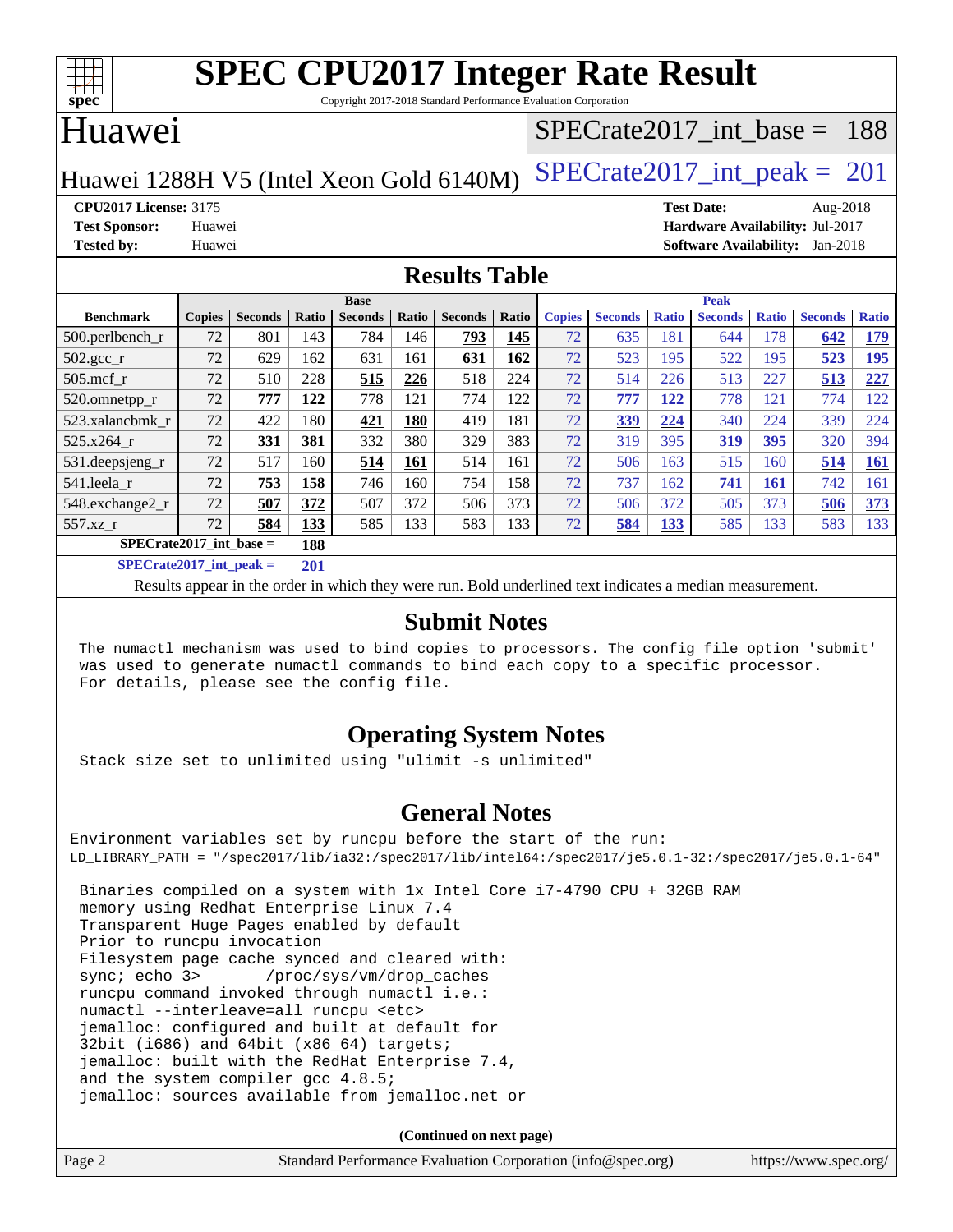

Copyright 2017-2018 Standard Performance Evaluation Corporation

### Huawei

[SPECrate2017\\_int\\_base =](http://www.spec.org/auto/cpu2017/Docs/result-fields.html#SPECrate2017intbase) 188

Huawei 1288H V5 (Intel Xeon Gold  $6140M$ ) [SPECrate2017\\_int\\_peak =](http://www.spec.org/auto/cpu2017/Docs/result-fields.html#SPECrate2017intpeak) 201

**[Tested by:](http://www.spec.org/auto/cpu2017/Docs/result-fields.html#Testedby)** Huawei **[Software Availability:](http://www.spec.org/auto/cpu2017/Docs/result-fields.html#SoftwareAvailability)** Jan-2018

**[CPU2017 License:](http://www.spec.org/auto/cpu2017/Docs/result-fields.html#CPU2017License)** 3175 **[Test Date:](http://www.spec.org/auto/cpu2017/Docs/result-fields.html#TestDate)** Aug-2018 **[Test Sponsor:](http://www.spec.org/auto/cpu2017/Docs/result-fields.html#TestSponsor)** Huawei **[Hardware Availability:](http://www.spec.org/auto/cpu2017/Docs/result-fields.html#HardwareAvailability)** Jul-2017

#### **[General Notes \(Continued\)](http://www.spec.org/auto/cpu2017/Docs/result-fields.html#GeneralNotes)**

Page 3 Standard Performance Evaluation Corporation [\(info@spec.org\)](mailto:info@spec.org) <https://www.spec.org/> <https://github.com/jemalloc/jemalloc/releases> Yes: The test sponsor attests, as of date of publication, that CVE-2017-5754 (Meltdown) is mitigated in the system as tested and documented. Yes: The test sponsor attests, as of date of publication, that CVE-2017-5753 (Spectre variant 1) is mitigated in the system as tested and documented. Yes: The test sponsor attests, as of date of publication, that CVE-2017-5715 (Spectre variant 2) is mitigated in the system as tested and documented. **[Platform Notes](http://www.spec.org/auto/cpu2017/Docs/result-fields.html#PlatformNotes)** BIOS configuration: Power Policy Set to Performance SNC Set to Enabled IMC Interleaving Set to 1-way Interleave XPT Prefetch Set to Enabled Sysinfo program /spec2017/bin/sysinfo Rev: r5797 of 2017-06-14 96c45e4568ad54c135fd618bcc091c0f running on localhost.localdomain Mon Aug 20 03:23:13 2018 SUT (System Under Test) info as seen by some common utilities. For more information on this section, see <https://www.spec.org/cpu2017/Docs/config.html#sysinfo> From /proc/cpuinfo model name : Intel(R) Xeon(R) Gold 6140M CPU @ 2.30GHz 2 "physical id"s (chips) 72 "processors" cores, siblings (Caution: counting these is hw and system dependent. The following excerpts from /proc/cpuinfo might not be reliable. Use with caution.) cpu cores : 18 siblings : 36 physical 0: cores 0 1 2 3 4 8 9 10 11 16 17 18 19 20 24 25 26 27 physical 1: cores 0 1 2 3 4 8 9 10 11 16 17 18 19 20 24 25 26 27 From lscpu: Architecture: x86\_64 CPU op-mode(s): 32-bit, 64-bit Byte Order: Little Endian  $CPU(s):$  72 On-line CPU(s) list: 0-71 Thread(s) per core: 2 Core(s) per socket: 18 Socket(s): 2 NUMA node(s): 4 Vendor ID: GenuineIntel CPU family: 6 **(Continued on next page)**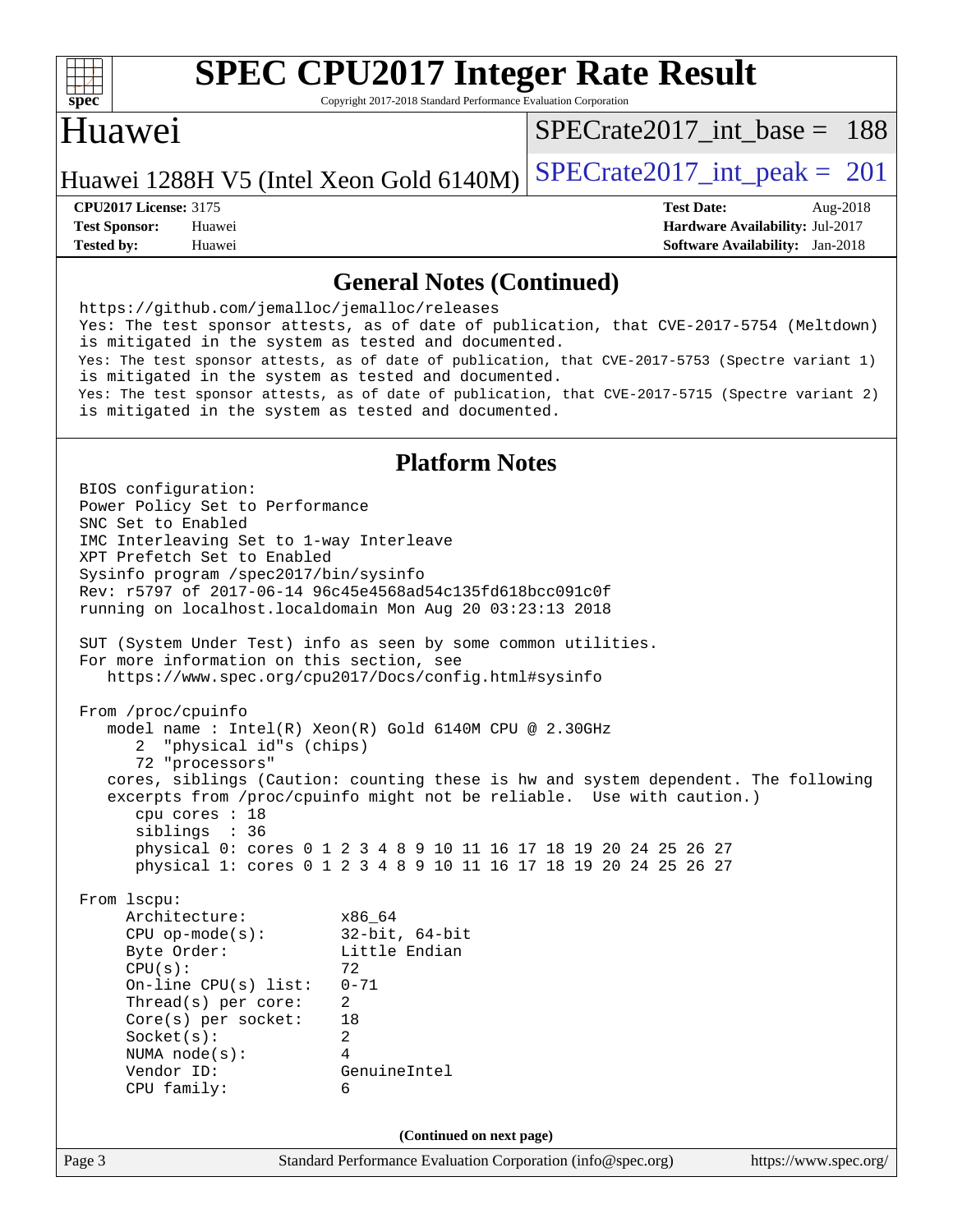

Copyright 2017-2018 Standard Performance Evaluation Corporation

### Huawei

[SPECrate2017\\_int\\_base =](http://www.spec.org/auto/cpu2017/Docs/result-fields.html#SPECrate2017intbase) 188

Huawei 1288H V5 (Intel Xeon Gold  $6140M$ ) [SPECrate2017\\_int\\_peak =](http://www.spec.org/auto/cpu2017/Docs/result-fields.html#SPECrate2017intpeak) 201

**[CPU2017 License:](http://www.spec.org/auto/cpu2017/Docs/result-fields.html#CPU2017License)** 3175 **[Test Date:](http://www.spec.org/auto/cpu2017/Docs/result-fields.html#TestDate)** Aug-2018 **[Test Sponsor:](http://www.spec.org/auto/cpu2017/Docs/result-fields.html#TestSponsor)** Huawei **[Hardware Availability:](http://www.spec.org/auto/cpu2017/Docs/result-fields.html#HardwareAvailability)** Jul-2017 **[Tested by:](http://www.spec.org/auto/cpu2017/Docs/result-fields.html#Testedby)** Huawei **[Software Availability:](http://www.spec.org/auto/cpu2017/Docs/result-fields.html#SoftwareAvailability)** Jan-2018

#### **[Platform Notes \(Continued\)](http://www.spec.org/auto/cpu2017/Docs/result-fields.html#PlatformNotes)**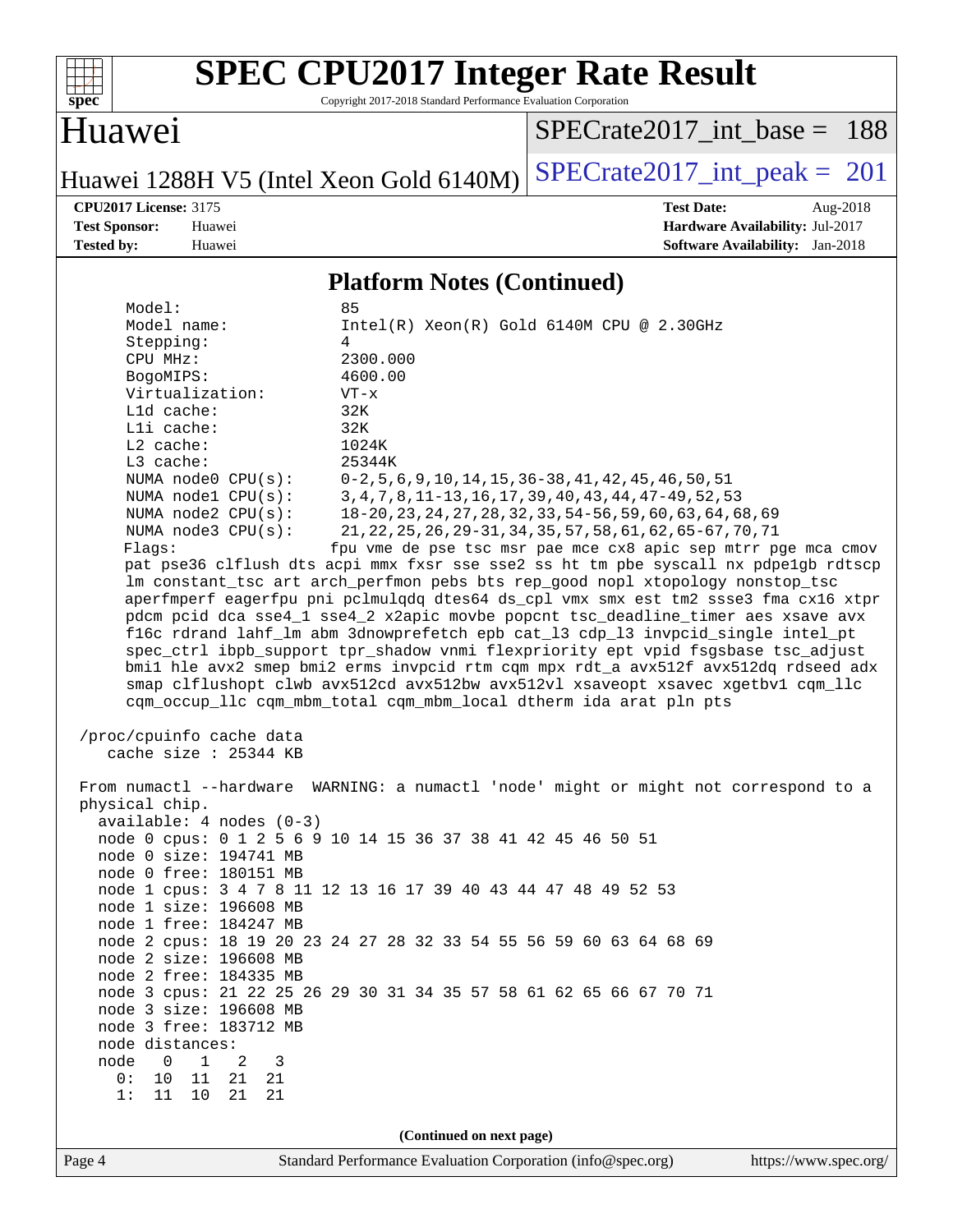| spec <sup>®</sup>                                                         | <b>SPEC CPU2017 Integer Rate Result</b><br>Copyright 2017-2018 Standard Performance Evaluation Corporation                                                                                                                                                                                                                                                                                                                                                              |                                 |                                                                                       |
|---------------------------------------------------------------------------|-------------------------------------------------------------------------------------------------------------------------------------------------------------------------------------------------------------------------------------------------------------------------------------------------------------------------------------------------------------------------------------------------------------------------------------------------------------------------|---------------------------------|---------------------------------------------------------------------------------------|
| Huawei                                                                    |                                                                                                                                                                                                                                                                                                                                                                                                                                                                         | $SPECrate2017$ int base = 188   |                                                                                       |
|                                                                           | Huawei 1288H V5 (Intel Xeon Gold 6140M)                                                                                                                                                                                                                                                                                                                                                                                                                                 | $SPECrate2017\_int\_peak = 201$ |                                                                                       |
| <b>CPU2017 License: 3175</b><br><b>Test Sponsor:</b><br><b>Tested by:</b> | Huawei<br>Huawei                                                                                                                                                                                                                                                                                                                                                                                                                                                        | <b>Test Date:</b>               | Aug-2018<br>Hardware Availability: Jul-2017<br><b>Software Availability:</b> Jan-2018 |
|                                                                           | <b>Platform Notes (Continued)</b>                                                                                                                                                                                                                                                                                                                                                                                                                                       |                                 |                                                                                       |
| 2:<br>21<br>3:<br>21                                                      | 21<br>10<br>11<br>21<br>11<br>10                                                                                                                                                                                                                                                                                                                                                                                                                                        |                                 |                                                                                       |
| From /proc/meminfo<br>MemTotal:<br>HugePages_Total:<br>Hugepagesize:      | 790511748 kB<br>0<br>2048 kB                                                                                                                                                                                                                                                                                                                                                                                                                                            |                                 |                                                                                       |
| os-release:<br>ID="rhel"                                                  | From /etc/*release* /etc/*version*<br>NAME="Red Hat Enterprise Linux Server"<br>VERSION="7.4 (Maipo)"<br>ID LIKE="fedora"<br>VARIANT="Server"<br>VARIANT ID="server"<br>VERSION_ID="7.4"<br>PRETTY_NAME="Red Hat Enterprise Linux Server 7.4 (Maipo)"<br>redhat-release: Red Hat Enterprise Linux Server release 7.4 (Maipo)<br>system-release: Red Hat Enterprise Linux Server release 7.4 (Maipo)<br>system-release-cpe: cpe:/o:redhat:enterprise_linux:7.4:ga:server |                                 |                                                                                       |
| uname $-a$ :                                                              | Linux localhost.localdomain 3.10.0-693.11.6.el7.x86_64 #1 SMP Thu Dec 28 14:23:39 EST<br>2017 x86_64 x86_64 x86_64 GNU/Linux                                                                                                                                                                                                                                                                                                                                            |                                 |                                                                                       |
|                                                                           | run-level 3 Aug 19 17:45                                                                                                                                                                                                                                                                                                                                                                                                                                                |                                 |                                                                                       |
| Filesystem<br>/dev/sda2                                                   | SPEC is set to: /spec2017<br>Type Size Used Avail Use% Mounted on<br>xfs<br>781G 128G 654G 17% /                                                                                                                                                                                                                                                                                                                                                                        |                                 |                                                                                       |
| Memory:                                                                   | Additional information from dmidecode follows. WARNING: Use caution when you interpret<br>this section. The 'dmidecode' program reads system data which is "intended to allow<br>hardware to be accurately determined", but the intent may not be met, as there are<br>frequent changes to hardware, firmware, and the "DMTF SMBIOS" standard.<br>BIOS INSYDE Corp. 0.81 07/02/2018<br>24x Samsung M393A4K40BB2-CTD 32 GB 2 rank 2666                                   |                                 |                                                                                       |
|                                                                           | (End of data from sysinfo program)                                                                                                                                                                                                                                                                                                                                                                                                                                      |                                 |                                                                                       |
|                                                                           | <b>Compiler Version Notes</b>                                                                                                                                                                                                                                                                                                                                                                                                                                           |                                 |                                                                                       |
| CC.                                                                       | 500.perlbench_r(base) 502.gcc_r(base) 505.mcf_r(base, peak)                                                                                                                                                                                                                                                                                                                                                                                                             |                                 |                                                                                       |
|                                                                           | (Continued on next page)                                                                                                                                                                                                                                                                                                                                                                                                                                                |                                 |                                                                                       |
| Page 5                                                                    | Standard Performance Evaluation Corporation (info@spec.org)                                                                                                                                                                                                                                                                                                                                                                                                             |                                 | https://www.spec.org/                                                                 |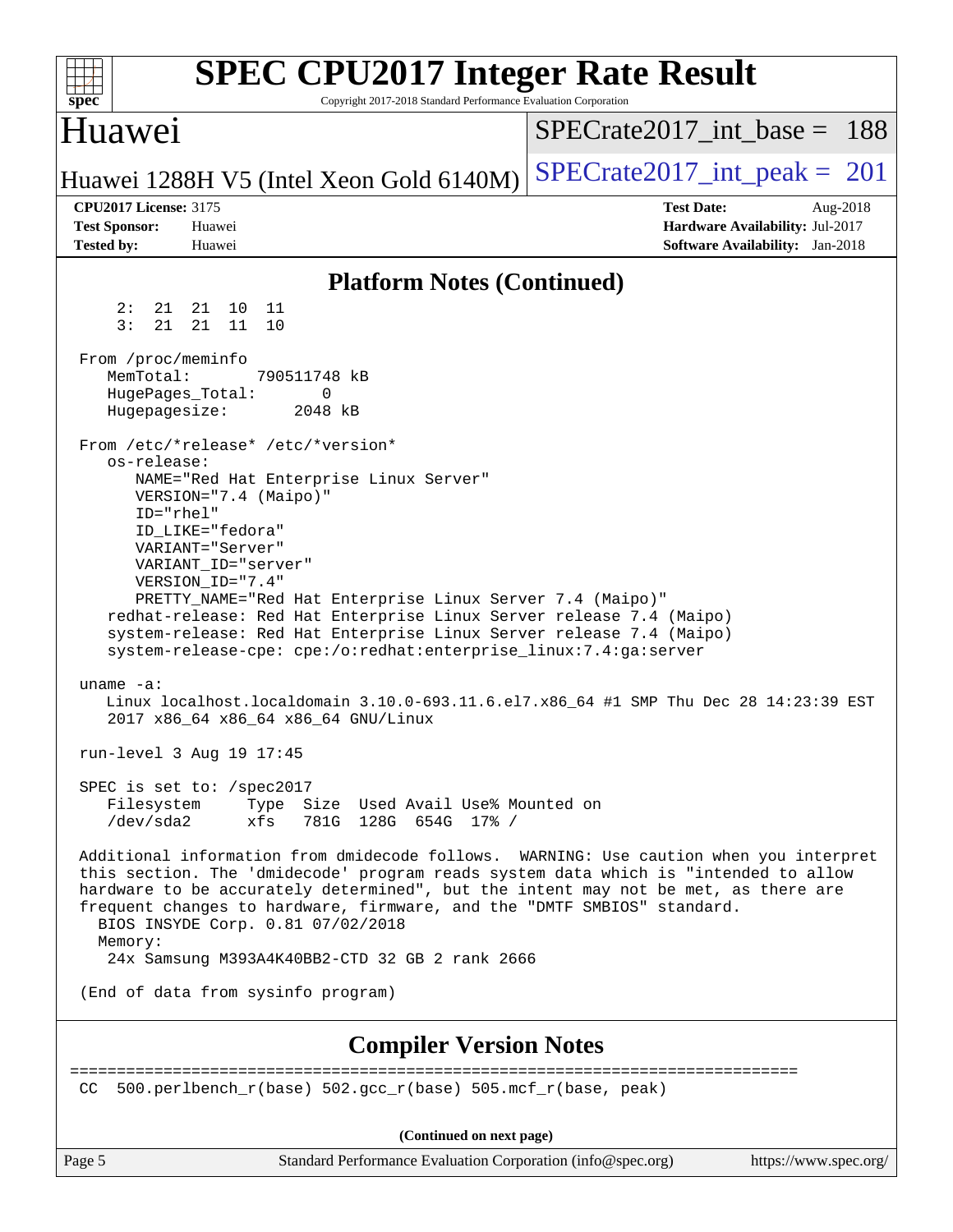

Copyright 2017-2018 Standard Performance Evaluation Corporation

#### Huawei

[SPECrate2017\\_int\\_base =](http://www.spec.org/auto/cpu2017/Docs/result-fields.html#SPECrate2017intbase) 188

Huawei 1288H V5 (Intel Xeon Gold  $6140M$ ) [SPECrate2017\\_int\\_peak =](http://www.spec.org/auto/cpu2017/Docs/result-fields.html#SPECrate2017intpeak) 201

**[CPU2017 License:](http://www.spec.org/auto/cpu2017/Docs/result-fields.html#CPU2017License)** 3175 **[Test Date:](http://www.spec.org/auto/cpu2017/Docs/result-fields.html#TestDate)** Aug-2018 **[Test Sponsor:](http://www.spec.org/auto/cpu2017/Docs/result-fields.html#TestSponsor)** Huawei **[Hardware Availability:](http://www.spec.org/auto/cpu2017/Docs/result-fields.html#HardwareAvailability)** Jul-2017 **[Tested by:](http://www.spec.org/auto/cpu2017/Docs/result-fields.html#Testedby)** Huawei **[Software Availability:](http://www.spec.org/auto/cpu2017/Docs/result-fields.html#SoftwareAvailability)** Jan-2018

#### **[Compiler Version Notes \(Continued\)](http://www.spec.org/auto/cpu2017/Docs/result-fields.html#CompilerVersionNotes)**

| $525.x264_r(base, peak) 557.xz_r(base, peak)$                                                        |
|------------------------------------------------------------------------------------------------------|
| icc (ICC) 18.0.0 20170811<br>Copyright (C) 1985-2017 Intel Corporation. All rights reserved.         |
| 500.perlbench $r(\text{peak})$ 502.gcc $r(\text{peak})$<br>CC.                                       |
| icc (ICC) 18.0.0 20170811<br>Copyright (C) 1985-2017 Intel Corporation. All rights reserved.         |
| CXXC 520.omnetpp $r(base)$ 523.xalancbmk $r(base)$ 531.deepsjeng $r(base)$<br>$541.$ leela $r(base)$ |
| icpc (ICC) 18.0.0 20170811<br>Copyright (C) 1985-2017 Intel Corporation. All rights reserved.        |
| CXXC 520.omnetpp_r(peak) 523.xalancbmk_r(peak) 531.deepsjeng_r(peak)<br>$541.$ leela_r(peak)         |
| icpc (ICC) 18.0.0 20170811<br>Copyright (C) 1985-2017 Intel Corporation. All rights reserved.        |
| 548.exchange2_r(base, peak)<br>FC.                                                                   |
| ifort (IFORT) 18.0.0 20170811<br>Copyright (C) 1985-2017 Intel Corporation. All rights reserved.     |

### **[Base Compiler Invocation](http://www.spec.org/auto/cpu2017/Docs/result-fields.html#BaseCompilerInvocation)**

[C benchmarks](http://www.spec.org/auto/cpu2017/Docs/result-fields.html#Cbenchmarks): [icc](http://www.spec.org/cpu2017/results/res2018q3/cpu2017-20180828-08696.flags.html#user_CCbase_intel_icc_18.0_66fc1ee009f7361af1fbd72ca7dcefbb700085f36577c54f309893dd4ec40d12360134090235512931783d35fd58c0460139e722d5067c5574d8eaf2b3e37e92)

[C++ benchmarks:](http://www.spec.org/auto/cpu2017/Docs/result-fields.html#CXXbenchmarks) [icpc](http://www.spec.org/cpu2017/results/res2018q3/cpu2017-20180828-08696.flags.html#user_CXXbase_intel_icpc_18.0_c510b6838c7f56d33e37e94d029a35b4a7bccf4766a728ee175e80a419847e808290a9b78be685c44ab727ea267ec2f070ec5dc83b407c0218cded6866a35d07)

[Fortran benchmarks](http://www.spec.org/auto/cpu2017/Docs/result-fields.html#Fortranbenchmarks): [ifort](http://www.spec.org/cpu2017/results/res2018q3/cpu2017-20180828-08696.flags.html#user_FCbase_intel_ifort_18.0_8111460550e3ca792625aed983ce982f94888b8b503583aa7ba2b8303487b4d8a21a13e7191a45c5fd58ff318f48f9492884d4413fa793fd88dd292cad7027ca)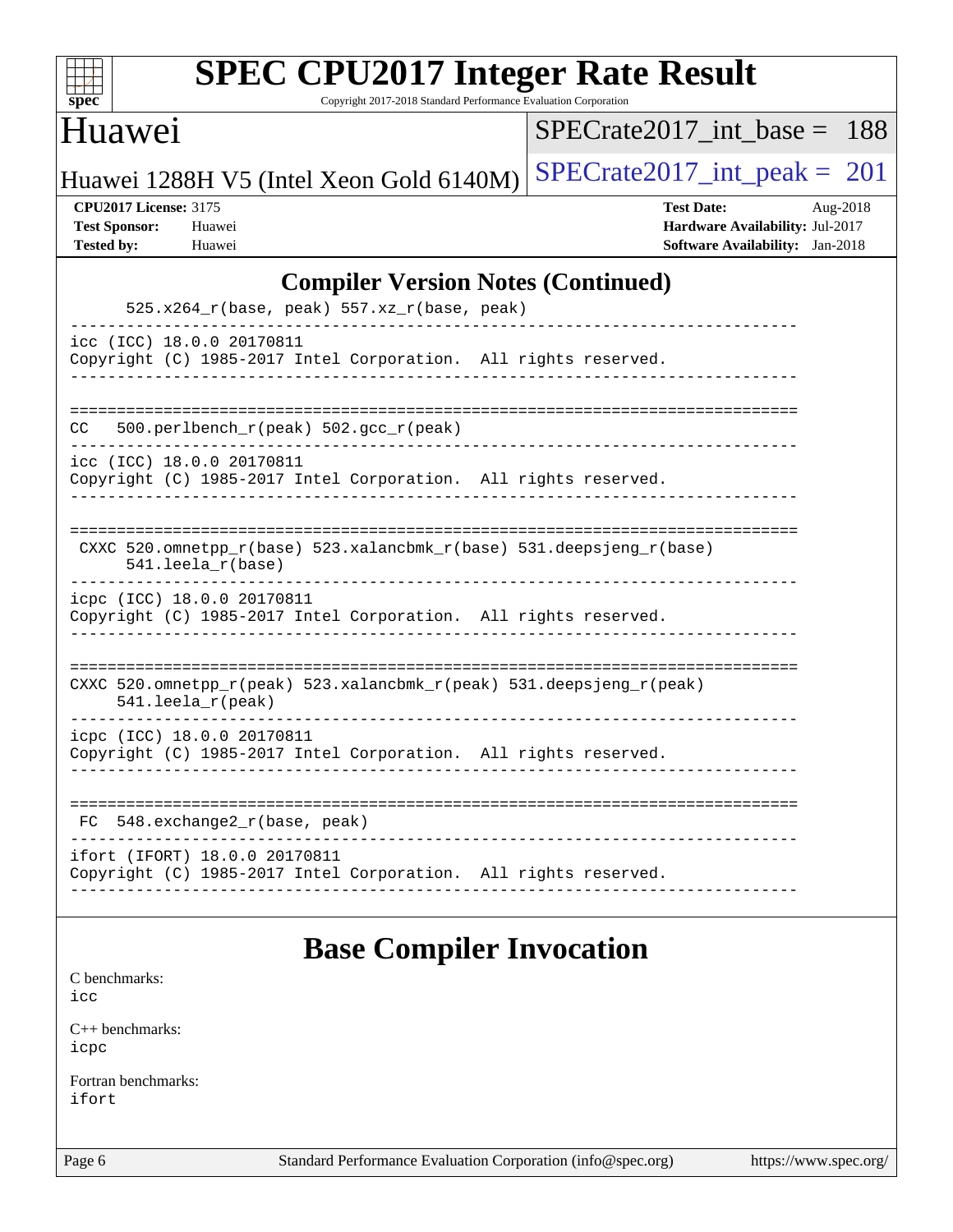

Copyright 2017-2018 Standard Performance Evaluation Corporation

### Huawei

[SPECrate2017\\_int\\_base =](http://www.spec.org/auto/cpu2017/Docs/result-fields.html#SPECrate2017intbase) 188

Huawei 1288H V5 (Intel Xeon Gold  $6140M$ ) [SPECrate2017\\_int\\_peak =](http://www.spec.org/auto/cpu2017/Docs/result-fields.html#SPECrate2017intpeak) 201

#### **[CPU2017 License:](http://www.spec.org/auto/cpu2017/Docs/result-fields.html#CPU2017License)** 3175 **[Test Date:](http://www.spec.org/auto/cpu2017/Docs/result-fields.html#TestDate)** Aug-2018

**[Test Sponsor:](http://www.spec.org/auto/cpu2017/Docs/result-fields.html#TestSponsor)** Huawei **[Hardware Availability:](http://www.spec.org/auto/cpu2017/Docs/result-fields.html#HardwareAvailability)** Jul-2017 **[Tested by:](http://www.spec.org/auto/cpu2017/Docs/result-fields.html#Testedby)** Huawei **[Software Availability:](http://www.spec.org/auto/cpu2017/Docs/result-fields.html#SoftwareAvailability)** Jan-2018

### **[Base Portability Flags](http://www.spec.org/auto/cpu2017/Docs/result-fields.html#BasePortabilityFlags)**

 500.perlbench\_r: [-DSPEC\\_LP64](http://www.spec.org/cpu2017/results/res2018q3/cpu2017-20180828-08696.flags.html#b500.perlbench_r_basePORTABILITY_DSPEC_LP64) [-DSPEC\\_LINUX\\_X64](http://www.spec.org/cpu2017/results/res2018q3/cpu2017-20180828-08696.flags.html#b500.perlbench_r_baseCPORTABILITY_DSPEC_LINUX_X64) 502.gcc\_r: [-DSPEC\\_LP64](http://www.spec.org/cpu2017/results/res2018q3/cpu2017-20180828-08696.flags.html#suite_basePORTABILITY502_gcc_r_DSPEC_LP64) 505.mcf\_r: [-DSPEC\\_LP64](http://www.spec.org/cpu2017/results/res2018q3/cpu2017-20180828-08696.flags.html#suite_basePORTABILITY505_mcf_r_DSPEC_LP64) 520.omnetpp\_r: [-DSPEC\\_LP64](http://www.spec.org/cpu2017/results/res2018q3/cpu2017-20180828-08696.flags.html#suite_basePORTABILITY520_omnetpp_r_DSPEC_LP64) 523.xalancbmk\_r: [-DSPEC\\_LP64](http://www.spec.org/cpu2017/results/res2018q3/cpu2017-20180828-08696.flags.html#suite_basePORTABILITY523_xalancbmk_r_DSPEC_LP64) [-DSPEC\\_LINUX](http://www.spec.org/cpu2017/results/res2018q3/cpu2017-20180828-08696.flags.html#b523.xalancbmk_r_baseCXXPORTABILITY_DSPEC_LINUX) 525.x264\_r: [-DSPEC\\_LP64](http://www.spec.org/cpu2017/results/res2018q3/cpu2017-20180828-08696.flags.html#suite_basePORTABILITY525_x264_r_DSPEC_LP64) 531.deepsjeng\_r: [-DSPEC\\_LP64](http://www.spec.org/cpu2017/results/res2018q3/cpu2017-20180828-08696.flags.html#suite_basePORTABILITY531_deepsjeng_r_DSPEC_LP64) 541.leela\_r: [-DSPEC\\_LP64](http://www.spec.org/cpu2017/results/res2018q3/cpu2017-20180828-08696.flags.html#suite_basePORTABILITY541_leela_r_DSPEC_LP64) 548.exchange2\_r: [-DSPEC\\_LP64](http://www.spec.org/cpu2017/results/res2018q3/cpu2017-20180828-08696.flags.html#suite_basePORTABILITY548_exchange2_r_DSPEC_LP64) 557.xz\_r: [-DSPEC\\_LP64](http://www.spec.org/cpu2017/results/res2018q3/cpu2017-20180828-08696.flags.html#suite_basePORTABILITY557_xz_r_DSPEC_LP64)

### **[Base Optimization Flags](http://www.spec.org/auto/cpu2017/Docs/result-fields.html#BaseOptimizationFlags)**

#### [C benchmarks](http://www.spec.org/auto/cpu2017/Docs/result-fields.html#Cbenchmarks):

[-Wl,-z,muldefs](http://www.spec.org/cpu2017/results/res2018q3/cpu2017-20180828-08696.flags.html#user_CCbase_link_force_multiple1_b4cbdb97b34bdee9ceefcfe54f4c8ea74255f0b02a4b23e853cdb0e18eb4525ac79b5a88067c842dd0ee6996c24547a27a4b99331201badda8798ef8a743f577) [-xCORE-AVX512](http://www.spec.org/cpu2017/results/res2018q3/cpu2017-20180828-08696.flags.html#user_CCbase_f-xCORE-AVX512) [-ipo](http://www.spec.org/cpu2017/results/res2018q3/cpu2017-20180828-08696.flags.html#user_CCbase_f-ipo) [-O3](http://www.spec.org/cpu2017/results/res2018q3/cpu2017-20180828-08696.flags.html#user_CCbase_f-O3) [-no-prec-div](http://www.spec.org/cpu2017/results/res2018q3/cpu2017-20180828-08696.flags.html#user_CCbase_f-no-prec-div) [-qopt-mem-layout-trans=3](http://www.spec.org/cpu2017/results/res2018q3/cpu2017-20180828-08696.flags.html#user_CCbase_f-qopt-mem-layout-trans_de80db37974c74b1f0e20d883f0b675c88c3b01e9d123adea9b28688d64333345fb62bc4a798493513fdb68f60282f9a726aa07f478b2f7113531aecce732043) [-L/usr/local/je5.0.1-64/lib](http://www.spec.org/cpu2017/results/res2018q3/cpu2017-20180828-08696.flags.html#user_CCbase_jemalloc_link_path64_4b10a636b7bce113509b17f3bd0d6226c5fb2346b9178c2d0232c14f04ab830f976640479e5c33dc2bcbbdad86ecfb6634cbbd4418746f06f368b512fced5394) [-ljemalloc](http://www.spec.org/cpu2017/results/res2018q3/cpu2017-20180828-08696.flags.html#user_CCbase_jemalloc_link_lib_d1249b907c500fa1c0672f44f562e3d0f79738ae9e3c4a9c376d49f265a04b9c99b167ecedbf6711b3085be911c67ff61f150a17b3472be731631ba4d0471706)

[C++ benchmarks:](http://www.spec.org/auto/cpu2017/Docs/result-fields.html#CXXbenchmarks)

[-Wl,-z,muldefs](http://www.spec.org/cpu2017/results/res2018q3/cpu2017-20180828-08696.flags.html#user_CXXbase_link_force_multiple1_b4cbdb97b34bdee9ceefcfe54f4c8ea74255f0b02a4b23e853cdb0e18eb4525ac79b5a88067c842dd0ee6996c24547a27a4b99331201badda8798ef8a743f577) [-xCORE-AVX512](http://www.spec.org/cpu2017/results/res2018q3/cpu2017-20180828-08696.flags.html#user_CXXbase_f-xCORE-AVX512) [-ipo](http://www.spec.org/cpu2017/results/res2018q3/cpu2017-20180828-08696.flags.html#user_CXXbase_f-ipo) [-O3](http://www.spec.org/cpu2017/results/res2018q3/cpu2017-20180828-08696.flags.html#user_CXXbase_f-O3) [-no-prec-div](http://www.spec.org/cpu2017/results/res2018q3/cpu2017-20180828-08696.flags.html#user_CXXbase_f-no-prec-div) [-qopt-mem-layout-trans=3](http://www.spec.org/cpu2017/results/res2018q3/cpu2017-20180828-08696.flags.html#user_CXXbase_f-qopt-mem-layout-trans_de80db37974c74b1f0e20d883f0b675c88c3b01e9d123adea9b28688d64333345fb62bc4a798493513fdb68f60282f9a726aa07f478b2f7113531aecce732043) [-L/usr/local/je5.0.1-64/lib](http://www.spec.org/cpu2017/results/res2018q3/cpu2017-20180828-08696.flags.html#user_CXXbase_jemalloc_link_path64_4b10a636b7bce113509b17f3bd0d6226c5fb2346b9178c2d0232c14f04ab830f976640479e5c33dc2bcbbdad86ecfb6634cbbd4418746f06f368b512fced5394) [-ljemalloc](http://www.spec.org/cpu2017/results/res2018q3/cpu2017-20180828-08696.flags.html#user_CXXbase_jemalloc_link_lib_d1249b907c500fa1c0672f44f562e3d0f79738ae9e3c4a9c376d49f265a04b9c99b167ecedbf6711b3085be911c67ff61f150a17b3472be731631ba4d0471706)

#### [Fortran benchmarks](http://www.spec.org/auto/cpu2017/Docs/result-fields.html#Fortranbenchmarks):

[-Wl,-z,muldefs](http://www.spec.org/cpu2017/results/res2018q3/cpu2017-20180828-08696.flags.html#user_FCbase_link_force_multiple1_b4cbdb97b34bdee9ceefcfe54f4c8ea74255f0b02a4b23e853cdb0e18eb4525ac79b5a88067c842dd0ee6996c24547a27a4b99331201badda8798ef8a743f577) [-xCORE-AVX512](http://www.spec.org/cpu2017/results/res2018q3/cpu2017-20180828-08696.flags.html#user_FCbase_f-xCORE-AVX512) [-ipo](http://www.spec.org/cpu2017/results/res2018q3/cpu2017-20180828-08696.flags.html#user_FCbase_f-ipo) [-O3](http://www.spec.org/cpu2017/results/res2018q3/cpu2017-20180828-08696.flags.html#user_FCbase_f-O3) [-no-prec-div](http://www.spec.org/cpu2017/results/res2018q3/cpu2017-20180828-08696.flags.html#user_FCbase_f-no-prec-div) [-qopt-mem-layout-trans=3](http://www.spec.org/cpu2017/results/res2018q3/cpu2017-20180828-08696.flags.html#user_FCbase_f-qopt-mem-layout-trans_de80db37974c74b1f0e20d883f0b675c88c3b01e9d123adea9b28688d64333345fb62bc4a798493513fdb68f60282f9a726aa07f478b2f7113531aecce732043) [-nostandard-realloc-lhs](http://www.spec.org/cpu2017/results/res2018q3/cpu2017-20180828-08696.flags.html#user_FCbase_f_2003_std_realloc_82b4557e90729c0f113870c07e44d33d6f5a304b4f63d4c15d2d0f1fab99f5daaed73bdb9275d9ae411527f28b936061aa8b9c8f2d63842963b95c9dd6426b8a) [-align array32byte](http://www.spec.org/cpu2017/results/res2018q3/cpu2017-20180828-08696.flags.html#user_FCbase_align_array32byte_b982fe038af199962ba9a80c053b8342c548c85b40b8e86eb3cc33dee0d7986a4af373ac2d51c3f7cf710a18d62fdce2948f201cd044323541f22fc0fffc51b6) [-L/usr/local/je5.0.1-64/lib](http://www.spec.org/cpu2017/results/res2018q3/cpu2017-20180828-08696.flags.html#user_FCbase_jemalloc_link_path64_4b10a636b7bce113509b17f3bd0d6226c5fb2346b9178c2d0232c14f04ab830f976640479e5c33dc2bcbbdad86ecfb6634cbbd4418746f06f368b512fced5394) [-ljemalloc](http://www.spec.org/cpu2017/results/res2018q3/cpu2017-20180828-08696.flags.html#user_FCbase_jemalloc_link_lib_d1249b907c500fa1c0672f44f562e3d0f79738ae9e3c4a9c376d49f265a04b9c99b167ecedbf6711b3085be911c67ff61f150a17b3472be731631ba4d0471706)

### **[Base Other Flags](http://www.spec.org/auto/cpu2017/Docs/result-fields.html#BaseOtherFlags)**

[C benchmarks](http://www.spec.org/auto/cpu2017/Docs/result-fields.html#Cbenchmarks):  $-m64 - std= c11$  $-m64 - std= c11$ 

[C++ benchmarks:](http://www.spec.org/auto/cpu2017/Docs/result-fields.html#CXXbenchmarks)  $-m64$ 

[Fortran benchmarks](http://www.spec.org/auto/cpu2017/Docs/result-fields.html#Fortranbenchmarks): [-m64](http://www.spec.org/cpu2017/results/res2018q3/cpu2017-20180828-08696.flags.html#user_FCbase_intel_intel64_18.0_af43caccfc8ded86e7699f2159af6efc7655f51387b94da716254467f3c01020a5059329e2569e4053f409e7c9202a7efc638f7a6d1ffb3f52dea4a3e31d82ab)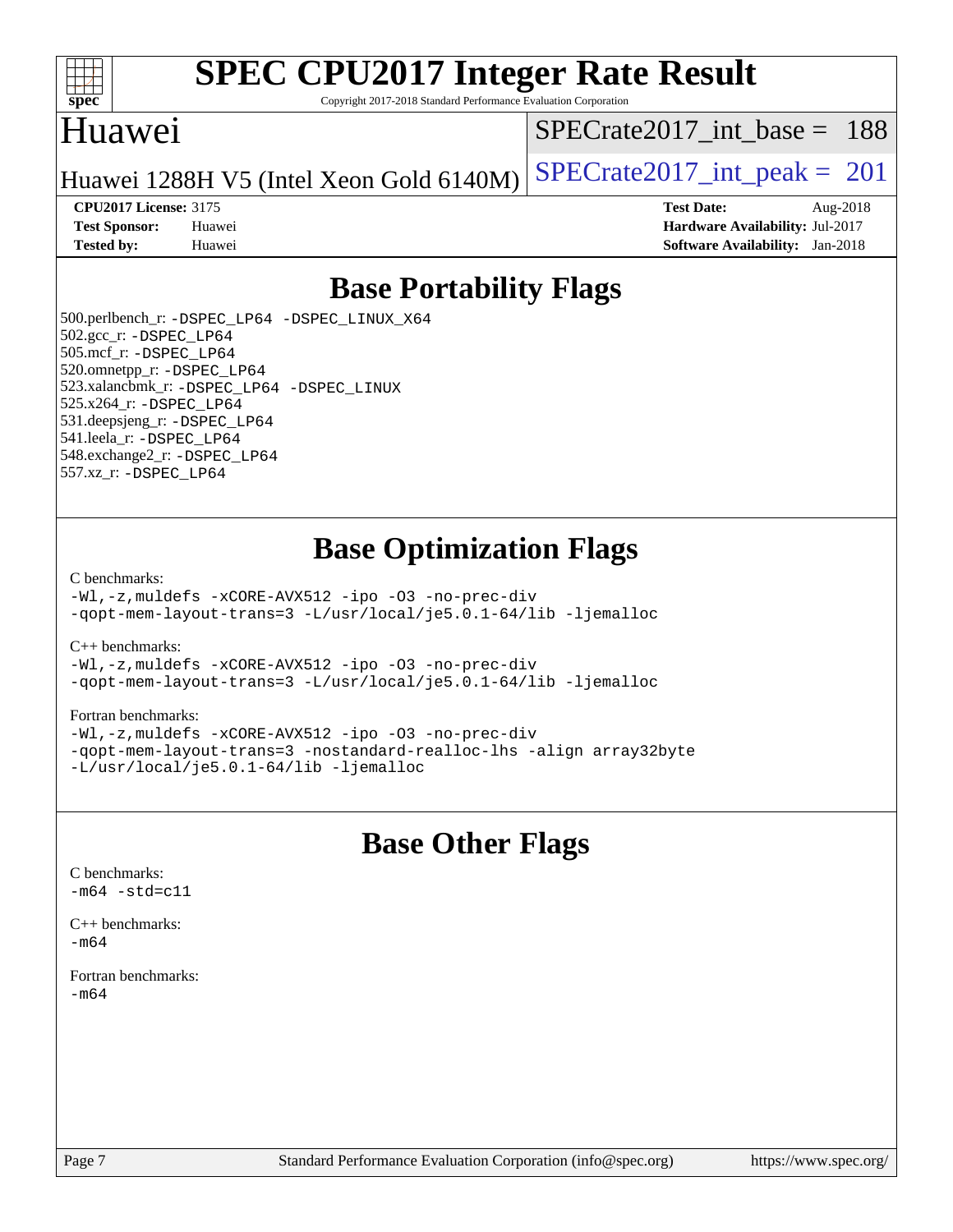

Copyright 2017-2018 Standard Performance Evaluation Corporation

### Huawei

[SPECrate2017\\_int\\_base =](http://www.spec.org/auto/cpu2017/Docs/result-fields.html#SPECrate2017intbase) 188

Huawei 1288H V5 (Intel Xeon Gold  $6140M$ ) [SPECrate2017\\_int\\_peak =](http://www.spec.org/auto/cpu2017/Docs/result-fields.html#SPECrate2017intpeak) 201

**[Tested by:](http://www.spec.org/auto/cpu2017/Docs/result-fields.html#Testedby)** Huawei **[Software Availability:](http://www.spec.org/auto/cpu2017/Docs/result-fields.html#SoftwareAvailability)** Jan-2018

**[CPU2017 License:](http://www.spec.org/auto/cpu2017/Docs/result-fields.html#CPU2017License)** 3175 **[Test Date:](http://www.spec.org/auto/cpu2017/Docs/result-fields.html#TestDate)** Aug-2018 **[Test Sponsor:](http://www.spec.org/auto/cpu2017/Docs/result-fields.html#TestSponsor)** Huawei **[Hardware Availability:](http://www.spec.org/auto/cpu2017/Docs/result-fields.html#HardwareAvailability)** Jul-2017

### **[Peak Compiler Invocation](http://www.spec.org/auto/cpu2017/Docs/result-fields.html#PeakCompilerInvocation)**

[C benchmarks:](http://www.spec.org/auto/cpu2017/Docs/result-fields.html#Cbenchmarks)

[icc](http://www.spec.org/cpu2017/results/res2018q3/cpu2017-20180828-08696.flags.html#user_CCpeak_intel_icc_18.0_66fc1ee009f7361af1fbd72ca7dcefbb700085f36577c54f309893dd4ec40d12360134090235512931783d35fd58c0460139e722d5067c5574d8eaf2b3e37e92)

[C++ benchmarks:](http://www.spec.org/auto/cpu2017/Docs/result-fields.html#CXXbenchmarks) [icpc](http://www.spec.org/cpu2017/results/res2018q3/cpu2017-20180828-08696.flags.html#user_CXXpeak_intel_icpc_18.0_c510b6838c7f56d33e37e94d029a35b4a7bccf4766a728ee175e80a419847e808290a9b78be685c44ab727ea267ec2f070ec5dc83b407c0218cded6866a35d07)

[Fortran benchmarks](http://www.spec.org/auto/cpu2017/Docs/result-fields.html#Fortranbenchmarks): [ifort](http://www.spec.org/cpu2017/results/res2018q3/cpu2017-20180828-08696.flags.html#user_FCpeak_intel_ifort_18.0_8111460550e3ca792625aed983ce982f94888b8b503583aa7ba2b8303487b4d8a21a13e7191a45c5fd58ff318f48f9492884d4413fa793fd88dd292cad7027ca)

#### **[Peak Portability Flags](http://www.spec.org/auto/cpu2017/Docs/result-fields.html#PeakPortabilityFlags)**

 500.perlbench\_r: [-DSPEC\\_LP64](http://www.spec.org/cpu2017/results/res2018q3/cpu2017-20180828-08696.flags.html#b500.perlbench_r_peakPORTABILITY_DSPEC_LP64) [-DSPEC\\_LINUX\\_X64](http://www.spec.org/cpu2017/results/res2018q3/cpu2017-20180828-08696.flags.html#b500.perlbench_r_peakCPORTABILITY_DSPEC_LINUX_X64) 502.gcc\_r: [-D\\_FILE\\_OFFSET\\_BITS=64](http://www.spec.org/cpu2017/results/res2018q3/cpu2017-20180828-08696.flags.html#user_peakPORTABILITY502_gcc_r_file_offset_bits_64_5ae949a99b284ddf4e95728d47cb0843d81b2eb0e18bdfe74bbf0f61d0b064f4bda2f10ea5eb90e1dcab0e84dbc592acfc5018bc955c18609f94ddb8d550002c) 505.mcf\_r: [-DSPEC\\_LP64](http://www.spec.org/cpu2017/results/res2018q3/cpu2017-20180828-08696.flags.html#suite_peakPORTABILITY505_mcf_r_DSPEC_LP64) 520.omnetpp\_r: [-DSPEC\\_LP64](http://www.spec.org/cpu2017/results/res2018q3/cpu2017-20180828-08696.flags.html#suite_peakPORTABILITY520_omnetpp_r_DSPEC_LP64) 523.xalancbmk\_r: [-D\\_FILE\\_OFFSET\\_BITS=64](http://www.spec.org/cpu2017/results/res2018q3/cpu2017-20180828-08696.flags.html#user_peakPORTABILITY523_xalancbmk_r_file_offset_bits_64_5ae949a99b284ddf4e95728d47cb0843d81b2eb0e18bdfe74bbf0f61d0b064f4bda2f10ea5eb90e1dcab0e84dbc592acfc5018bc955c18609f94ddb8d550002c) [-DSPEC\\_LINUX](http://www.spec.org/cpu2017/results/res2018q3/cpu2017-20180828-08696.flags.html#b523.xalancbmk_r_peakCXXPORTABILITY_DSPEC_LINUX) 525.x264\_r: [-DSPEC\\_LP64](http://www.spec.org/cpu2017/results/res2018q3/cpu2017-20180828-08696.flags.html#suite_peakPORTABILITY525_x264_r_DSPEC_LP64) 531.deepsjeng\_r: [-DSPEC\\_LP64](http://www.spec.org/cpu2017/results/res2018q3/cpu2017-20180828-08696.flags.html#suite_peakPORTABILITY531_deepsjeng_r_DSPEC_LP64) 541.leela\_r: [-DSPEC\\_LP64](http://www.spec.org/cpu2017/results/res2018q3/cpu2017-20180828-08696.flags.html#suite_peakPORTABILITY541_leela_r_DSPEC_LP64) 548.exchange2\_r: [-DSPEC\\_LP64](http://www.spec.org/cpu2017/results/res2018q3/cpu2017-20180828-08696.flags.html#suite_peakPORTABILITY548_exchange2_r_DSPEC_LP64) 557.xz\_r: [-DSPEC\\_LP64](http://www.spec.org/cpu2017/results/res2018q3/cpu2017-20180828-08696.flags.html#suite_peakPORTABILITY557_xz_r_DSPEC_LP64)

## **[Peak Optimization Flags](http://www.spec.org/auto/cpu2017/Docs/result-fields.html#PeakOptimizationFlags)**

[C benchmarks](http://www.spec.org/auto/cpu2017/Docs/result-fields.html#Cbenchmarks):

 500.perlbench\_r: [-Wl,-z,muldefs](http://www.spec.org/cpu2017/results/res2018q3/cpu2017-20180828-08696.flags.html#user_peakEXTRA_LDFLAGS500_perlbench_r_link_force_multiple1_b4cbdb97b34bdee9ceefcfe54f4c8ea74255f0b02a4b23e853cdb0e18eb4525ac79b5a88067c842dd0ee6996c24547a27a4b99331201badda8798ef8a743f577) [-prof-gen](http://www.spec.org/cpu2017/results/res2018q3/cpu2017-20180828-08696.flags.html#user_peakPASS1_CFLAGSPASS1_LDFLAGS500_perlbench_r_prof_gen_5aa4926d6013ddb2a31985c654b3eb18169fc0c6952a63635c234f711e6e63dd76e94ad52365559451ec499a2cdb89e4dc58ba4c67ef54ca681ffbe1461d6b36)(pass 1) [-prof-use](http://www.spec.org/cpu2017/results/res2018q3/cpu2017-20180828-08696.flags.html#user_peakPASS2_CFLAGSPASS2_LDFLAGS500_perlbench_r_prof_use_1a21ceae95f36a2b53c25747139a6c16ca95bd9def2a207b4f0849963b97e94f5260e30a0c64f4bb623698870e679ca08317ef8150905d41bd88c6f78df73f19)(pass 2) [-ipo](http://www.spec.org/cpu2017/results/res2018q3/cpu2017-20180828-08696.flags.html#user_peakPASS1_COPTIMIZEPASS2_COPTIMIZE500_perlbench_r_f-ipo) [-xCORE-AVX512](http://www.spec.org/cpu2017/results/res2018q3/cpu2017-20180828-08696.flags.html#user_peakPASS2_COPTIMIZE500_perlbench_r_f-xCORE-AVX512) [-O3](http://www.spec.org/cpu2017/results/res2018q3/cpu2017-20180828-08696.flags.html#user_peakPASS1_COPTIMIZEPASS2_COPTIMIZE500_perlbench_r_f-O3) [-no-prec-div](http://www.spec.org/cpu2017/results/res2018q3/cpu2017-20180828-08696.flags.html#user_peakPASS1_COPTIMIZEPASS2_COPTIMIZE500_perlbench_r_f-no-prec-div) [-qopt-mem-layout-trans=3](http://www.spec.org/cpu2017/results/res2018q3/cpu2017-20180828-08696.flags.html#user_peakPASS1_COPTIMIZEPASS2_COPTIMIZE500_perlbench_r_f-qopt-mem-layout-trans_de80db37974c74b1f0e20d883f0b675c88c3b01e9d123adea9b28688d64333345fb62bc4a798493513fdb68f60282f9a726aa07f478b2f7113531aecce732043) [-fno-strict-overflow](http://www.spec.org/cpu2017/results/res2018q3/cpu2017-20180828-08696.flags.html#user_peakEXTRA_OPTIMIZE500_perlbench_r_f-fno-strict-overflow) [-L/usr/local/je5.0.1-64/lib](http://www.spec.org/cpu2017/results/res2018q3/cpu2017-20180828-08696.flags.html#user_peakEXTRA_LIBS500_perlbench_r_jemalloc_link_path64_4b10a636b7bce113509b17f3bd0d6226c5fb2346b9178c2d0232c14f04ab830f976640479e5c33dc2bcbbdad86ecfb6634cbbd4418746f06f368b512fced5394) [-ljemalloc](http://www.spec.org/cpu2017/results/res2018q3/cpu2017-20180828-08696.flags.html#user_peakEXTRA_LIBS500_perlbench_r_jemalloc_link_lib_d1249b907c500fa1c0672f44f562e3d0f79738ae9e3c4a9c376d49f265a04b9c99b167ecedbf6711b3085be911c67ff61f150a17b3472be731631ba4d0471706) 502.gcc\_r: [-L/opt/intel/compilers\\_and\\_libraries\\_2018/linux/lib/ia32](http://www.spec.org/cpu2017/results/res2018q3/cpu2017-20180828-08696.flags.html#user_peakCCLD502_gcc_r_Enable-32bit-runtime_af243bdb1d79e4c7a4f720bf8275e627de2ecd461de63307bc14cef0633fde3cd7bb2facb32dcc8be9566045fb55d40ce2b72b725f73827aa7833441b71b9343) [-Wl,-z,muldefs](http://www.spec.org/cpu2017/results/res2018q3/cpu2017-20180828-08696.flags.html#user_peakEXTRA_LDFLAGS502_gcc_r_link_force_multiple1_b4cbdb97b34bdee9ceefcfe54f4c8ea74255f0b02a4b23e853cdb0e18eb4525ac79b5a88067c842dd0ee6996c24547a27a4b99331201badda8798ef8a743f577) [-prof-gen](http://www.spec.org/cpu2017/results/res2018q3/cpu2017-20180828-08696.flags.html#user_peakPASS1_CFLAGSPASS1_LDFLAGS502_gcc_r_prof_gen_5aa4926d6013ddb2a31985c654b3eb18169fc0c6952a63635c234f711e6e63dd76e94ad52365559451ec499a2cdb89e4dc58ba4c67ef54ca681ffbe1461d6b36)(pass 1) [-prof-use](http://www.spec.org/cpu2017/results/res2018q3/cpu2017-20180828-08696.flags.html#user_peakPASS2_CFLAGSPASS2_LDFLAGS502_gcc_r_prof_use_1a21ceae95f36a2b53c25747139a6c16ca95bd9def2a207b4f0849963b97e94f5260e30a0c64f4bb623698870e679ca08317ef8150905d41bd88c6f78df73f19)(pass 2) [-ipo](http://www.spec.org/cpu2017/results/res2018q3/cpu2017-20180828-08696.flags.html#user_peakPASS1_COPTIMIZEPASS2_COPTIMIZE502_gcc_r_f-ipo) [-xCORE-AVX512](http://www.spec.org/cpu2017/results/res2018q3/cpu2017-20180828-08696.flags.html#user_peakPASS2_COPTIMIZE502_gcc_r_f-xCORE-AVX512) [-O3](http://www.spec.org/cpu2017/results/res2018q3/cpu2017-20180828-08696.flags.html#user_peakPASS1_COPTIMIZEPASS2_COPTIMIZE502_gcc_r_f-O3) [-no-prec-div](http://www.spec.org/cpu2017/results/res2018q3/cpu2017-20180828-08696.flags.html#user_peakPASS1_COPTIMIZEPASS2_COPTIMIZE502_gcc_r_f-no-prec-div) [-qopt-mem-layout-trans=3](http://www.spec.org/cpu2017/results/res2018q3/cpu2017-20180828-08696.flags.html#user_peakPASS1_COPTIMIZEPASS2_COPTIMIZE502_gcc_r_f-qopt-mem-layout-trans_de80db37974c74b1f0e20d883f0b675c88c3b01e9d123adea9b28688d64333345fb62bc4a798493513fdb68f60282f9a726aa07f478b2f7113531aecce732043) [-L/usr/local/je5.0.1-32/lib](http://www.spec.org/cpu2017/results/res2018q3/cpu2017-20180828-08696.flags.html#user_peakEXTRA_LIBS502_gcc_r_jemalloc_link_path32_e29f22e8e6c17053bbc6a0971f5a9c01a601a06bb1a59df2084b77a2fe0a2995b64fd4256feaeea39eeba3aae142e96e2b2b0a28974019c0c0c88139a84f900a) [-ljemalloc](http://www.spec.org/cpu2017/results/res2018q3/cpu2017-20180828-08696.flags.html#user_peakEXTRA_LIBS502_gcc_r_jemalloc_link_lib_d1249b907c500fa1c0672f44f562e3d0f79738ae9e3c4a9c376d49f265a04b9c99b167ecedbf6711b3085be911c67ff61f150a17b3472be731631ba4d0471706) 505.mcf\_r: [-Wl,-z,muldefs](http://www.spec.org/cpu2017/results/res2018q3/cpu2017-20180828-08696.flags.html#user_peakEXTRA_LDFLAGS505_mcf_r_link_force_multiple1_b4cbdb97b34bdee9ceefcfe54f4c8ea74255f0b02a4b23e853cdb0e18eb4525ac79b5a88067c842dd0ee6996c24547a27a4b99331201badda8798ef8a743f577) [-xCORE-AVX512](http://www.spec.org/cpu2017/results/res2018q3/cpu2017-20180828-08696.flags.html#user_peakCOPTIMIZE505_mcf_r_f-xCORE-AVX512) [-ipo](http://www.spec.org/cpu2017/results/res2018q3/cpu2017-20180828-08696.flags.html#user_peakCOPTIMIZE505_mcf_r_f-ipo) [-O3](http://www.spec.org/cpu2017/results/res2018q3/cpu2017-20180828-08696.flags.html#user_peakCOPTIMIZE505_mcf_r_f-O3) [-no-prec-div](http://www.spec.org/cpu2017/results/res2018q3/cpu2017-20180828-08696.flags.html#user_peakCOPTIMIZE505_mcf_r_f-no-prec-div) [-qopt-mem-layout-trans=3](http://www.spec.org/cpu2017/results/res2018q3/cpu2017-20180828-08696.flags.html#user_peakCOPTIMIZE505_mcf_r_f-qopt-mem-layout-trans_de80db37974c74b1f0e20d883f0b675c88c3b01e9d123adea9b28688d64333345fb62bc4a798493513fdb68f60282f9a726aa07f478b2f7113531aecce732043) [-L/usr/local/je5.0.1-64/lib](http://www.spec.org/cpu2017/results/res2018q3/cpu2017-20180828-08696.flags.html#user_peakEXTRA_LIBS505_mcf_r_jemalloc_link_path64_4b10a636b7bce113509b17f3bd0d6226c5fb2346b9178c2d0232c14f04ab830f976640479e5c33dc2bcbbdad86ecfb6634cbbd4418746f06f368b512fced5394) [-ljemalloc](http://www.spec.org/cpu2017/results/res2018q3/cpu2017-20180828-08696.flags.html#user_peakEXTRA_LIBS505_mcf_r_jemalloc_link_lib_d1249b907c500fa1c0672f44f562e3d0f79738ae9e3c4a9c376d49f265a04b9c99b167ecedbf6711b3085be911c67ff61f150a17b3472be731631ba4d0471706) 525.x264\_r: [-Wl,-z,muldefs](http://www.spec.org/cpu2017/results/res2018q3/cpu2017-20180828-08696.flags.html#user_peakEXTRA_LDFLAGS525_x264_r_link_force_multiple1_b4cbdb97b34bdee9ceefcfe54f4c8ea74255f0b02a4b23e853cdb0e18eb4525ac79b5a88067c842dd0ee6996c24547a27a4b99331201badda8798ef8a743f577) [-xCORE-AVX512](http://www.spec.org/cpu2017/results/res2018q3/cpu2017-20180828-08696.flags.html#user_peakCOPTIMIZE525_x264_r_f-xCORE-AVX512) [-ipo](http://www.spec.org/cpu2017/results/res2018q3/cpu2017-20180828-08696.flags.html#user_peakCOPTIMIZE525_x264_r_f-ipo) [-O3](http://www.spec.org/cpu2017/results/res2018q3/cpu2017-20180828-08696.flags.html#user_peakCOPTIMIZE525_x264_r_f-O3) [-no-prec-div](http://www.spec.org/cpu2017/results/res2018q3/cpu2017-20180828-08696.flags.html#user_peakCOPTIMIZE525_x264_r_f-no-prec-div) [-qopt-mem-layout-trans=3](http://www.spec.org/cpu2017/results/res2018q3/cpu2017-20180828-08696.flags.html#user_peakCOPTIMIZE525_x264_r_f-qopt-mem-layout-trans_de80db37974c74b1f0e20d883f0b675c88c3b01e9d123adea9b28688d64333345fb62bc4a798493513fdb68f60282f9a726aa07f478b2f7113531aecce732043) [-fno-alias](http://www.spec.org/cpu2017/results/res2018q3/cpu2017-20180828-08696.flags.html#user_peakEXTRA_OPTIMIZE525_x264_r_f-no-alias_77dbac10d91cbfe898fbf4a29d1b29b694089caa623bdd1baccc9957d4edbe8d106c0b357e2748a65b44fc9e83d78098bb898077f3fe92f9faf24f7bd4a07ed7) **(Continued on next page)**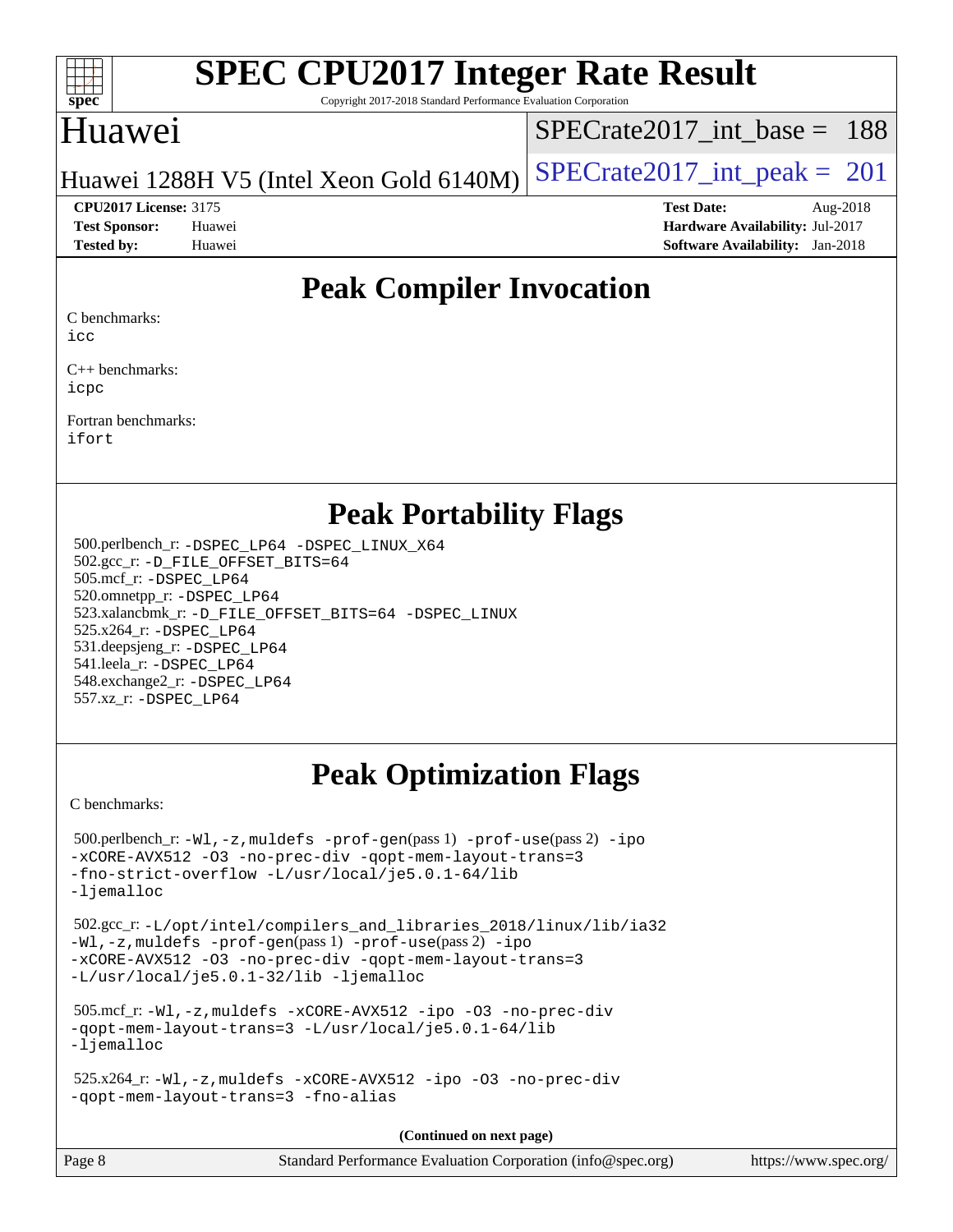

Copyright 2017-2018 Standard Performance Evaluation Corporation

#### Huawei

[SPECrate2017\\_int\\_base =](http://www.spec.org/auto/cpu2017/Docs/result-fields.html#SPECrate2017intbase) 188

Huawei 1288H V5 (Intel Xeon Gold  $6140M$ ) [SPECrate2017\\_int\\_peak =](http://www.spec.org/auto/cpu2017/Docs/result-fields.html#SPECrate2017intpeak) 201

**[CPU2017 License:](http://www.spec.org/auto/cpu2017/Docs/result-fields.html#CPU2017License)** 3175 **[Test Date:](http://www.spec.org/auto/cpu2017/Docs/result-fields.html#TestDate)** Aug-2018 **[Test Sponsor:](http://www.spec.org/auto/cpu2017/Docs/result-fields.html#TestSponsor)** Huawei **[Hardware Availability:](http://www.spec.org/auto/cpu2017/Docs/result-fields.html#HardwareAvailability)** Jul-2017 **[Tested by:](http://www.spec.org/auto/cpu2017/Docs/result-fields.html#Testedby)** Huawei **[Software Availability:](http://www.spec.org/auto/cpu2017/Docs/result-fields.html#SoftwareAvailability)** Jan-2018

## **[Peak Optimization Flags \(Continued\)](http://www.spec.org/auto/cpu2017/Docs/result-fields.html#PeakOptimizationFlags)**

525.x264\_r (continued):

[-L/usr/local/je5.0.1-64/lib](http://www.spec.org/cpu2017/results/res2018q3/cpu2017-20180828-08696.flags.html#user_peakEXTRA_LIBS525_x264_r_jemalloc_link_path64_4b10a636b7bce113509b17f3bd0d6226c5fb2346b9178c2d0232c14f04ab830f976640479e5c33dc2bcbbdad86ecfb6634cbbd4418746f06f368b512fced5394) [-ljemalloc](http://www.spec.org/cpu2017/results/res2018q3/cpu2017-20180828-08696.flags.html#user_peakEXTRA_LIBS525_x264_r_jemalloc_link_lib_d1249b907c500fa1c0672f44f562e3d0f79738ae9e3c4a9c376d49f265a04b9c99b167ecedbf6711b3085be911c67ff61f150a17b3472be731631ba4d0471706)

557.xz\_r: basepeak = yes

[C++ benchmarks:](http://www.spec.org/auto/cpu2017/Docs/result-fields.html#CXXbenchmarks)

 $520.$ omnetpp\_r: basepeak = yes

 523.xalancbmk\_r: [-L/opt/intel/compilers\\_and\\_libraries\\_2018/linux/lib/ia32](http://www.spec.org/cpu2017/results/res2018q3/cpu2017-20180828-08696.flags.html#user_peakCXXLD523_xalancbmk_r_Enable-32bit-runtime_af243bdb1d79e4c7a4f720bf8275e627de2ecd461de63307bc14cef0633fde3cd7bb2facb32dcc8be9566045fb55d40ce2b72b725f73827aa7833441b71b9343) [-Wl,-z,muldefs](http://www.spec.org/cpu2017/results/res2018q3/cpu2017-20180828-08696.flags.html#user_peakEXTRA_LDFLAGS523_xalancbmk_r_link_force_multiple1_b4cbdb97b34bdee9ceefcfe54f4c8ea74255f0b02a4b23e853cdb0e18eb4525ac79b5a88067c842dd0ee6996c24547a27a4b99331201badda8798ef8a743f577) [-prof-gen](http://www.spec.org/cpu2017/results/res2018q3/cpu2017-20180828-08696.flags.html#user_peakPASS1_CXXFLAGSPASS1_LDFLAGS523_xalancbmk_r_prof_gen_5aa4926d6013ddb2a31985c654b3eb18169fc0c6952a63635c234f711e6e63dd76e94ad52365559451ec499a2cdb89e4dc58ba4c67ef54ca681ffbe1461d6b36)(pass 1) [-prof-use](http://www.spec.org/cpu2017/results/res2018q3/cpu2017-20180828-08696.flags.html#user_peakPASS2_CXXFLAGSPASS2_LDFLAGS523_xalancbmk_r_prof_use_1a21ceae95f36a2b53c25747139a6c16ca95bd9def2a207b4f0849963b97e94f5260e30a0c64f4bb623698870e679ca08317ef8150905d41bd88c6f78df73f19)(pass 2) [-ipo](http://www.spec.org/cpu2017/results/res2018q3/cpu2017-20180828-08696.flags.html#user_peakPASS1_CXXOPTIMIZEPASS2_CXXOPTIMIZE523_xalancbmk_r_f-ipo) [-xCORE-AVX512](http://www.spec.org/cpu2017/results/res2018q3/cpu2017-20180828-08696.flags.html#user_peakPASS2_CXXOPTIMIZE523_xalancbmk_r_f-xCORE-AVX512) [-O3](http://www.spec.org/cpu2017/results/res2018q3/cpu2017-20180828-08696.flags.html#user_peakPASS1_CXXOPTIMIZEPASS2_CXXOPTIMIZE523_xalancbmk_r_f-O3) [-no-prec-div](http://www.spec.org/cpu2017/results/res2018q3/cpu2017-20180828-08696.flags.html#user_peakPASS1_CXXOPTIMIZEPASS2_CXXOPTIMIZE523_xalancbmk_r_f-no-prec-div) [-qopt-mem-layout-trans=3](http://www.spec.org/cpu2017/results/res2018q3/cpu2017-20180828-08696.flags.html#user_peakPASS1_CXXOPTIMIZEPASS2_CXXOPTIMIZE523_xalancbmk_r_f-qopt-mem-layout-trans_de80db37974c74b1f0e20d883f0b675c88c3b01e9d123adea9b28688d64333345fb62bc4a798493513fdb68f60282f9a726aa07f478b2f7113531aecce732043) [-L/usr/local/je5.0.1-32/lib](http://www.spec.org/cpu2017/results/res2018q3/cpu2017-20180828-08696.flags.html#user_peakEXTRA_LIBS523_xalancbmk_r_jemalloc_link_path32_e29f22e8e6c17053bbc6a0971f5a9c01a601a06bb1a59df2084b77a2fe0a2995b64fd4256feaeea39eeba3aae142e96e2b2b0a28974019c0c0c88139a84f900a) [-ljemalloc](http://www.spec.org/cpu2017/results/res2018q3/cpu2017-20180828-08696.flags.html#user_peakEXTRA_LIBS523_xalancbmk_r_jemalloc_link_lib_d1249b907c500fa1c0672f44f562e3d0f79738ae9e3c4a9c376d49f265a04b9c99b167ecedbf6711b3085be911c67ff61f150a17b3472be731631ba4d0471706)

 531.deepsjeng\_r: [-Wl,-z,muldefs](http://www.spec.org/cpu2017/results/res2018q3/cpu2017-20180828-08696.flags.html#user_peakEXTRA_LDFLAGS531_deepsjeng_r_link_force_multiple1_b4cbdb97b34bdee9ceefcfe54f4c8ea74255f0b02a4b23e853cdb0e18eb4525ac79b5a88067c842dd0ee6996c24547a27a4b99331201badda8798ef8a743f577) [-prof-gen](http://www.spec.org/cpu2017/results/res2018q3/cpu2017-20180828-08696.flags.html#user_peakPASS1_CXXFLAGSPASS1_LDFLAGS531_deepsjeng_r_prof_gen_5aa4926d6013ddb2a31985c654b3eb18169fc0c6952a63635c234f711e6e63dd76e94ad52365559451ec499a2cdb89e4dc58ba4c67ef54ca681ffbe1461d6b36)(pass 1) [-prof-use](http://www.spec.org/cpu2017/results/res2018q3/cpu2017-20180828-08696.flags.html#user_peakPASS2_CXXFLAGSPASS2_LDFLAGS531_deepsjeng_r_prof_use_1a21ceae95f36a2b53c25747139a6c16ca95bd9def2a207b4f0849963b97e94f5260e30a0c64f4bb623698870e679ca08317ef8150905d41bd88c6f78df73f19)(pass 2) [-ipo](http://www.spec.org/cpu2017/results/res2018q3/cpu2017-20180828-08696.flags.html#user_peakPASS1_CXXOPTIMIZEPASS2_CXXOPTIMIZE531_deepsjeng_r_f-ipo) [-xCORE-AVX512](http://www.spec.org/cpu2017/results/res2018q3/cpu2017-20180828-08696.flags.html#user_peakPASS2_CXXOPTIMIZE531_deepsjeng_r_f-xCORE-AVX512) [-O3](http://www.spec.org/cpu2017/results/res2018q3/cpu2017-20180828-08696.flags.html#user_peakPASS1_CXXOPTIMIZEPASS2_CXXOPTIMIZE531_deepsjeng_r_f-O3) [-no-prec-div](http://www.spec.org/cpu2017/results/res2018q3/cpu2017-20180828-08696.flags.html#user_peakPASS1_CXXOPTIMIZEPASS2_CXXOPTIMIZE531_deepsjeng_r_f-no-prec-div) [-qopt-mem-layout-trans=3](http://www.spec.org/cpu2017/results/res2018q3/cpu2017-20180828-08696.flags.html#user_peakPASS1_CXXOPTIMIZEPASS2_CXXOPTIMIZE531_deepsjeng_r_f-qopt-mem-layout-trans_de80db37974c74b1f0e20d883f0b675c88c3b01e9d123adea9b28688d64333345fb62bc4a798493513fdb68f60282f9a726aa07f478b2f7113531aecce732043) [-L/usr/local/je5.0.1-64/lib](http://www.spec.org/cpu2017/results/res2018q3/cpu2017-20180828-08696.flags.html#user_peakEXTRA_LIBS531_deepsjeng_r_jemalloc_link_path64_4b10a636b7bce113509b17f3bd0d6226c5fb2346b9178c2d0232c14f04ab830f976640479e5c33dc2bcbbdad86ecfb6634cbbd4418746f06f368b512fced5394) [-ljemalloc](http://www.spec.org/cpu2017/results/res2018q3/cpu2017-20180828-08696.flags.html#user_peakEXTRA_LIBS531_deepsjeng_r_jemalloc_link_lib_d1249b907c500fa1c0672f44f562e3d0f79738ae9e3c4a9c376d49f265a04b9c99b167ecedbf6711b3085be911c67ff61f150a17b3472be731631ba4d0471706)

541.leela\_r: Same as 531.deepsjeng\_r

[Fortran benchmarks](http://www.spec.org/auto/cpu2017/Docs/result-fields.html#Fortranbenchmarks):

[-Wl,-z,muldefs](http://www.spec.org/cpu2017/results/res2018q3/cpu2017-20180828-08696.flags.html#user_FCpeak_link_force_multiple1_b4cbdb97b34bdee9ceefcfe54f4c8ea74255f0b02a4b23e853cdb0e18eb4525ac79b5a88067c842dd0ee6996c24547a27a4b99331201badda8798ef8a743f577) [-xCORE-AVX512](http://www.spec.org/cpu2017/results/res2018q3/cpu2017-20180828-08696.flags.html#user_FCpeak_f-xCORE-AVX512) [-ipo](http://www.spec.org/cpu2017/results/res2018q3/cpu2017-20180828-08696.flags.html#user_FCpeak_f-ipo) [-O3](http://www.spec.org/cpu2017/results/res2018q3/cpu2017-20180828-08696.flags.html#user_FCpeak_f-O3) [-no-prec-div](http://www.spec.org/cpu2017/results/res2018q3/cpu2017-20180828-08696.flags.html#user_FCpeak_f-no-prec-div) [-qopt-mem-layout-trans=3](http://www.spec.org/cpu2017/results/res2018q3/cpu2017-20180828-08696.flags.html#user_FCpeak_f-qopt-mem-layout-trans_de80db37974c74b1f0e20d883f0b675c88c3b01e9d123adea9b28688d64333345fb62bc4a798493513fdb68f60282f9a726aa07f478b2f7113531aecce732043) [-nostandard-realloc-lhs](http://www.spec.org/cpu2017/results/res2018q3/cpu2017-20180828-08696.flags.html#user_FCpeak_f_2003_std_realloc_82b4557e90729c0f113870c07e44d33d6f5a304b4f63d4c15d2d0f1fab99f5daaed73bdb9275d9ae411527f28b936061aa8b9c8f2d63842963b95c9dd6426b8a) [-align array32byte](http://www.spec.org/cpu2017/results/res2018q3/cpu2017-20180828-08696.flags.html#user_FCpeak_align_array32byte_b982fe038af199962ba9a80c053b8342c548c85b40b8e86eb3cc33dee0d7986a4af373ac2d51c3f7cf710a18d62fdce2948f201cd044323541f22fc0fffc51b6) [-L/usr/local/je5.0.1-64/lib](http://www.spec.org/cpu2017/results/res2018q3/cpu2017-20180828-08696.flags.html#user_FCpeak_jemalloc_link_path64_4b10a636b7bce113509b17f3bd0d6226c5fb2346b9178c2d0232c14f04ab830f976640479e5c33dc2bcbbdad86ecfb6634cbbd4418746f06f368b512fced5394) [-ljemalloc](http://www.spec.org/cpu2017/results/res2018q3/cpu2017-20180828-08696.flags.html#user_FCpeak_jemalloc_link_lib_d1249b907c500fa1c0672f44f562e3d0f79738ae9e3c4a9c376d49f265a04b9c99b167ecedbf6711b3085be911c67ff61f150a17b3472be731631ba4d0471706)

### **[Peak Other Flags](http://www.spec.org/auto/cpu2017/Docs/result-fields.html#PeakOtherFlags)**

| C benchmarks (except as noted below):<br>$-m64 - std = c11$                                                                                                                                                                     |
|---------------------------------------------------------------------------------------------------------------------------------------------------------------------------------------------------------------------------------|
| 502.gcc $r: -m32 - std = c11$                                                                                                                                                                                                   |
| $C++$ benchmarks (except as noted below):<br>$-m64$                                                                                                                                                                             |
| 523.xalancbmk $r: -m32$                                                                                                                                                                                                         |
| Fortran benchmarks:<br>$-m64$                                                                                                                                                                                                   |
| The flags files that were used to format this result can be browsed at<br>http://www.spec.org/cpu2017/flags/Intel-ic18.0-official-linux64.html<br>http://www.spec.org/cpu2017/flags/Huawei-Platform-Settings-SKL-V1.9-revC.html |